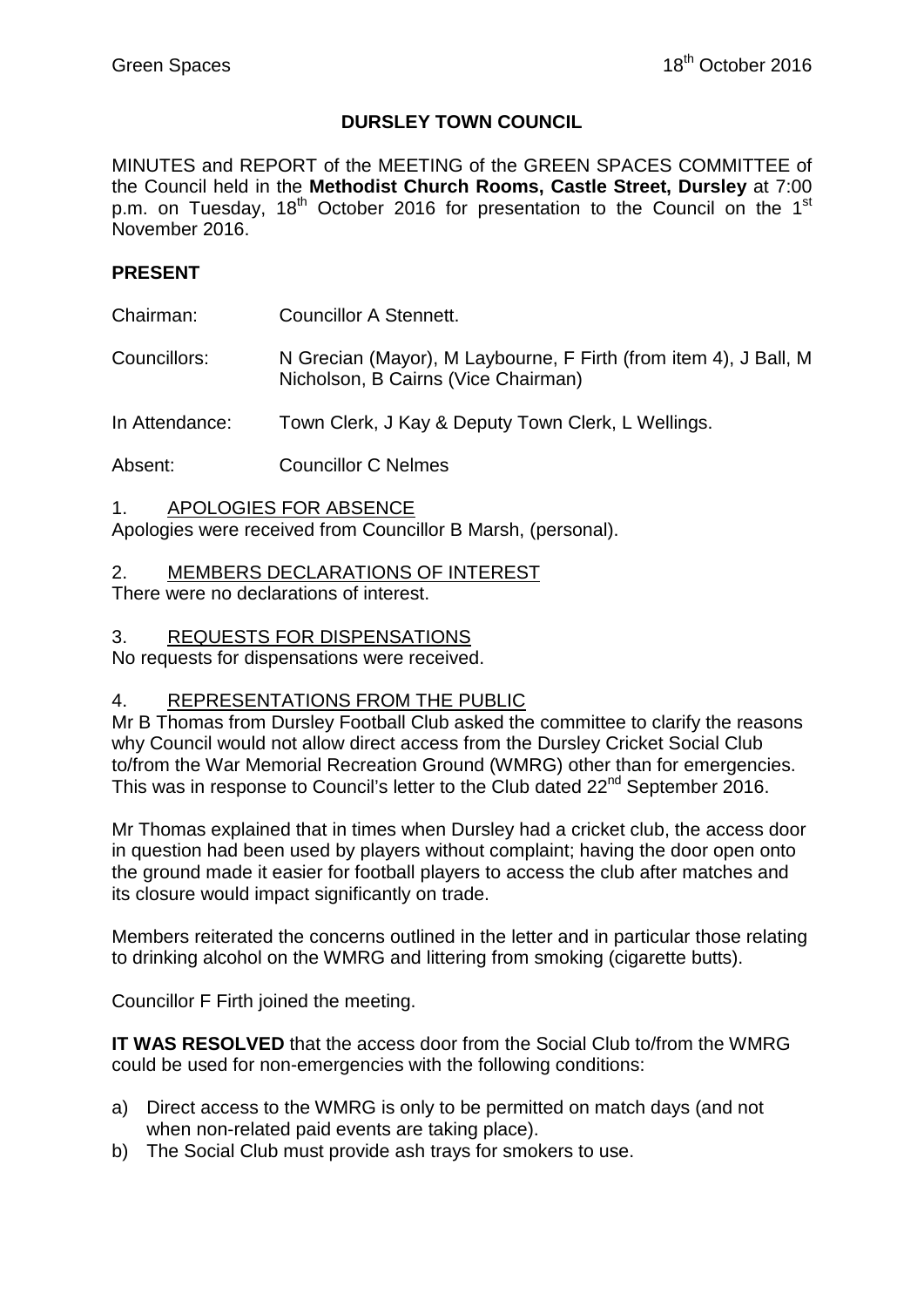- c) The Social Club must use signs to remind people that drinking alcohol on the WMRG is illegal and no alcohol, glasses/bottles should be taken out onto the WMRG.
- d) The Social Club must adequately police the situation so that the conditions are not broken.
- e) Continuation of the arrangement to use the door for non-emergencies (as above) is to be reviewed at the end of the current football season.

Mr Thomas informed members that dog mess continues to be a problem on the WMRG; play at the recent football match at home had to be stopped to remove dog mess on the main pitch.

The Chairman explained that a request to allow dogs on the WMRG was considered at the last meeting on  $20<sup>th</sup>$  September 2016 and had been declined by the Committee; it was accepted that dog mess continues to be a constant problem.

While it was suggested by members that continued PR campaigns, a review of signage and dog bins on the Knapp/Kingshill Road could help tackle the problem, these were not seen as being able to tackle the main offenders who continue to ignore such things.

It was noted that Council is currently investigating the installation of CCTV in the town centre and on the WMRG and if a proposal is agreed the system could help to tackle the problem with dog fouling.

Those present were encouraged to report incidents and people who do not pick up after their dogs to the Stroud District Council Dog Warden; if they have evidence they will prosecute and issue heavy fines.

Mr Thomas asked about progress with the football shed repairs; the back doors are dangerous and the door framework is coming away.

The Town Clerk reported that he is liaising with the building contractor regarding the recent repair work.

# 5. MINUTES

The Minutes of the Green Spaces Committee Meeting held on the 20<sup>th</sup> September 2016, having been circulated among the members, were taken as read, confirmed and signed by the Chairman as a correct record.

## 6. CHAIRMAN'S VERBAL REPORT

The Chairman informed members that some minor repair work is currently being organised for play equipment in Kingshill Play Park.

## 7. PURCHASE OF NEW GOAL POSTS FOR HIGHFIELDS PLAY AREA

Three quotations for the purchase of new replacement goal posts for Highfields Play Area were presented to the Committee by the Town Clerk. The replacement goal posts are football/rugby junior posts.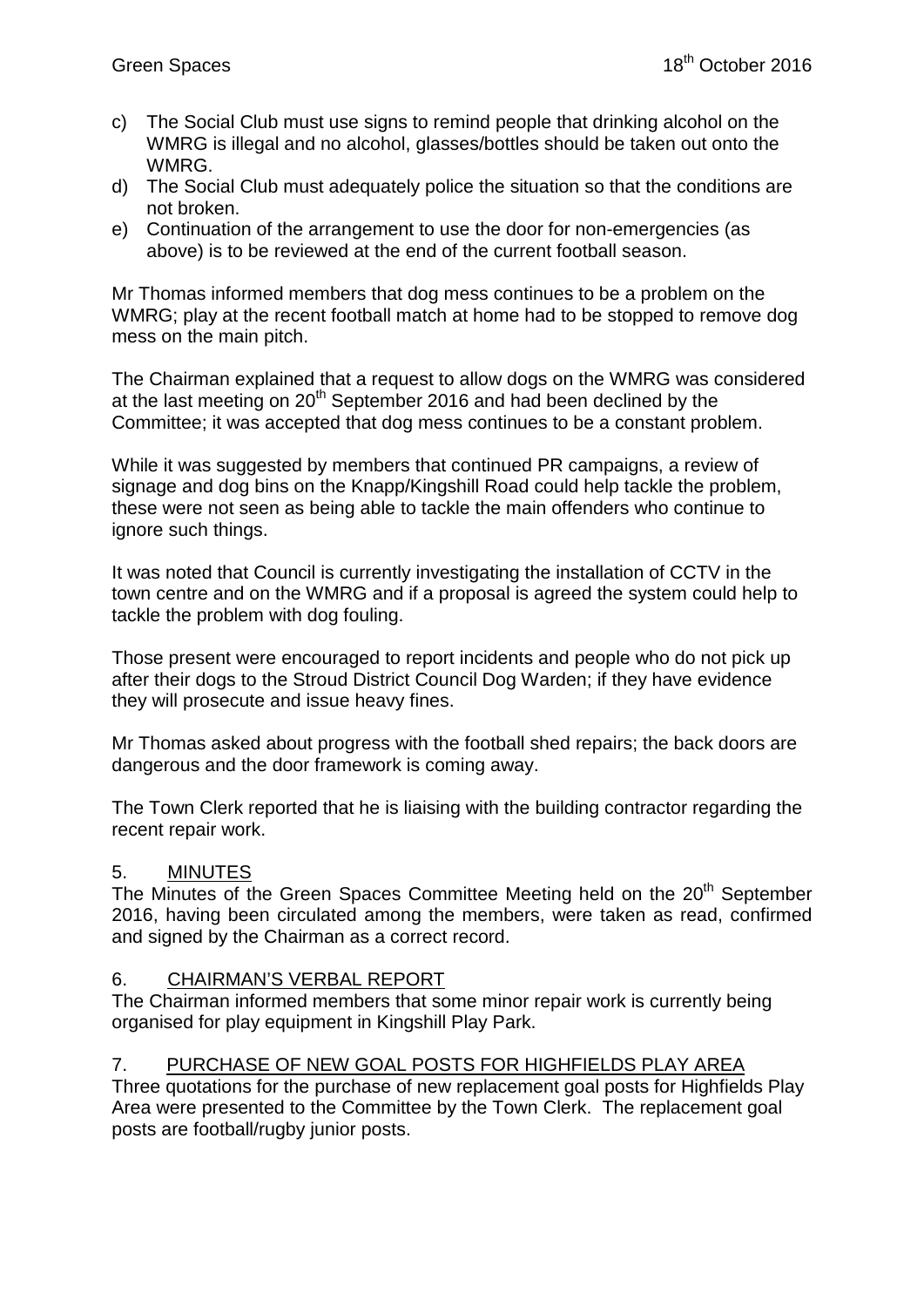**IT WAS RESOLVED** that posts would be installed at both ends of the pitch and the pitch itself would be moved up the field towards the farmland so that the goal posts are further away from housing.

**IT WAS RESOLVED** that football/rugby posts would be purchased by the Town Clerk up to a cost of £900; the Town Clerk would make a decision on the supplier based on a quality comparison.

# 8. UPDATE ON CCTV PROJECT

The Town Clerk provided an update on the CCTV project. It was noted that 3 quotations are being sought for a system which includes 3 cameras on the WMRG (to cover the tennis courts, play area and area close to the Tabernacle Garden of Rest), 2 on Parsonage Street and 1 on the Heritage Centre (covering the Market Place) with the option of adding more in the future; the Town Clerk is still awaiting 2 quotations and is preparing a Police and Crime Commissioner Funding application to help with costs; the local police team is supportive of the project which would be in addition to the current CCTV system operated by Stroud District Council.

**IT WAS RESOLVED** to invite the preferred supplier to a future Green Spaces Committee meeting, following consideration of the quotations.

## 9. FEES & CHARGES FOR 2017-2018

Members considered fees and charges for the year 2017-2018, a sheet of current fees and proposed increases of 3% and 5% had been circulated with the agenda.

It was noted that the Council office would be undertaking a review of the arrangements and costs for the supply of memorial plaques.

The **COMMITTEE RECOMMENDS** a 3% increase on existing fees and charges for 2017-2018, a £500 bond amount that would not be subject to annual increases for the foreseeable future and the inclusion of a separate price matrix for memorial plaques; the cost of which would be driven by supplier charges but with a separate Council admin fee and installation fee to be agreed following the review process (Appendix 1 details).

## 10. COMMITTEE ACTION PLAN PROGRAMME 2017 TO 2020

The Committee Action Plan Programme circulated with the agenda was reviewed.

The following revisions were made:

- a) Seating project to be carried over to 2017/18.
- b) St Marks' Review of Regulations to be carried over to 2017/18.
- c) MUGA project to include option of extending tennis courts and programmed for 2018/19.
- d) Floodlighting to be included in MUGA project above.

It was noted that the Council's existing loan would be paid off in 2 years' time; given this members discussed possible larger capital project ideas for the WMRG including a MUGA with floodlights, a toilet block and combined football/storage shed.